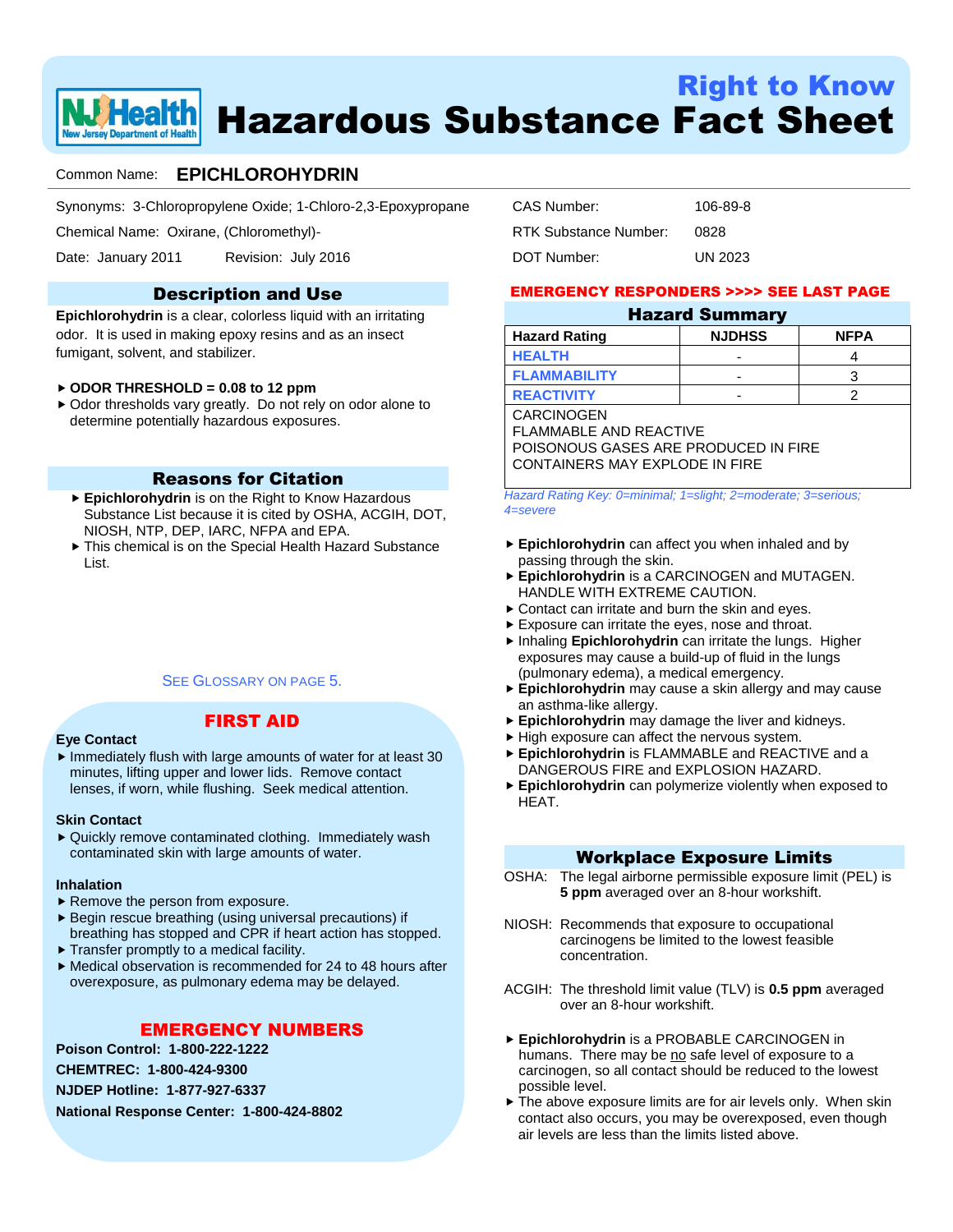## Determining Your Exposure

- Read the product manufacturer's Material Safety Data Sheet (MSDS) and the label to determine product ingredients and important safety and health information about the product mixture.
- For each individual hazardous ingredient, read the New Jersey Department of Health and Senior Services Hazardous Substance Fact Sheet, available on the RTK Program website

(http://www.state.nj.us/health/workplacehealthandsafety/ri ght-to-know/) or in your facility's RTK Central File or Hazard Communication Standard file.

- ▶ You have a right to this information under the New Jersey Worker and Community Right to Know Act and the Public Employees Occupational Safety and Health (PEOSH) Act if you are a public worker in New Jersey, and under the federal Occupational Safety and Health Act (OSHA) if you are a private worker.
- ▶ The New Jersey Right to Know Act requires most employers to label chemicals in the workplace and requires public employers to provide their employees with information concerning chemical hazards and controls. The federal OSHA Hazard Communication Standard (29 CFR 1910.1200) and the PEOSH Hazard Communication Standard (N.J.A.C. 12:100-7) require employers to provide similar information and training to their employees.

This Fact Sheet is a summary of available information regarding the health hazards that may result from exposure. Duration of exposure, concentration of the substance and other factors will affect your susceptibility to any of the potential effects described below.

## Health Hazard Information

#### **Acute Health Effects**

The following acute (short-term) health effects may occur immediately or shortly after exposure to **Epichlorohydrin**:

- ▶ Contact can irritate and burn the skin and eyes.
- Exposure can irritate the eves, nose and throat.
- Inhaling **Epichlorohydrin** can irritate the lungs causing coughing and/or shortness of breath. Higher exposures may cause a build-up of fluid in the lungs (pulmonary edema), a medical emergency, with severe shortness of breath.

#### **Chronic Health Effects**

The following chronic (long-term) health effects can occur at some time after exposure to **Epichlorohydrin** and can last for months or years:

#### *Cancer Hazard*

- **Epichlorohydrin** is a PROBABLE CARCINOGEN in humans. There is evidence that it causes lung cancer in humans and it has been shown to cause nasal cavity and skin cancer in animals.
- Many scientists believe there is no safe level of exposure to a carcinogen.

#### *Reproductive Hazard*

**Epichlorohydrin** may decrease fertility in males.

#### *Other Effects*

- **Epichlorohydrin** may cause a skin allergy. If allergy develops, very low future exposure can cause itching and a skin rash.
- Repeated high exposure may cause an asthma-like allergy. Future exposure can cause asthma attacks with shortness of breath, wheezing, coughing, and/or chest tightness.
- **Epichlorohydrin** may damage the liver and kidneys.
- $\blacktriangleright$  High exposure can affect the nervous system.

### Medical

#### **Medical Testing**

For frequent or potentially high exposure (half the TLV or greater), the following are recommended before beginning work and at regular times after that:

- ► Liver function tests
- ► Lung function tests. The results may be normal if the person is not having an attack at the time of the test.

If symptoms develop or overexposure is suspected, the following are recommended:

- ▶ Consider chest x-ray after acute overexposure
- $\blacktriangleright$  Kidney function tests
- Exam of the nervous system
- Evaluation by a qualified allergist can help diagnose skin allergy.

Any evaluation should include a careful history of past and present symptoms with an exam. Medical tests that look for damage already done are not a substitute for controlling exposure.

Request copies of your medical testing. You have a legal right to this information under the OSHA Access to Employee Exposure and Medical Records Standard (29 CFR 1910.1020).

#### **Mixed Exposures**

- ▶ Smoking can cause heart disease, lung cancer, emphysema, and other respiratory problems. It may worsen respiratory conditions caused by chemical exposure. Even if you have smoked for a long time, stopping now will reduce your risk of developing health problems.
- More than light alcohol consumption can cause liver damage. Drinking alcohol may increase the liver damage caused by **Epichlorohydrin**.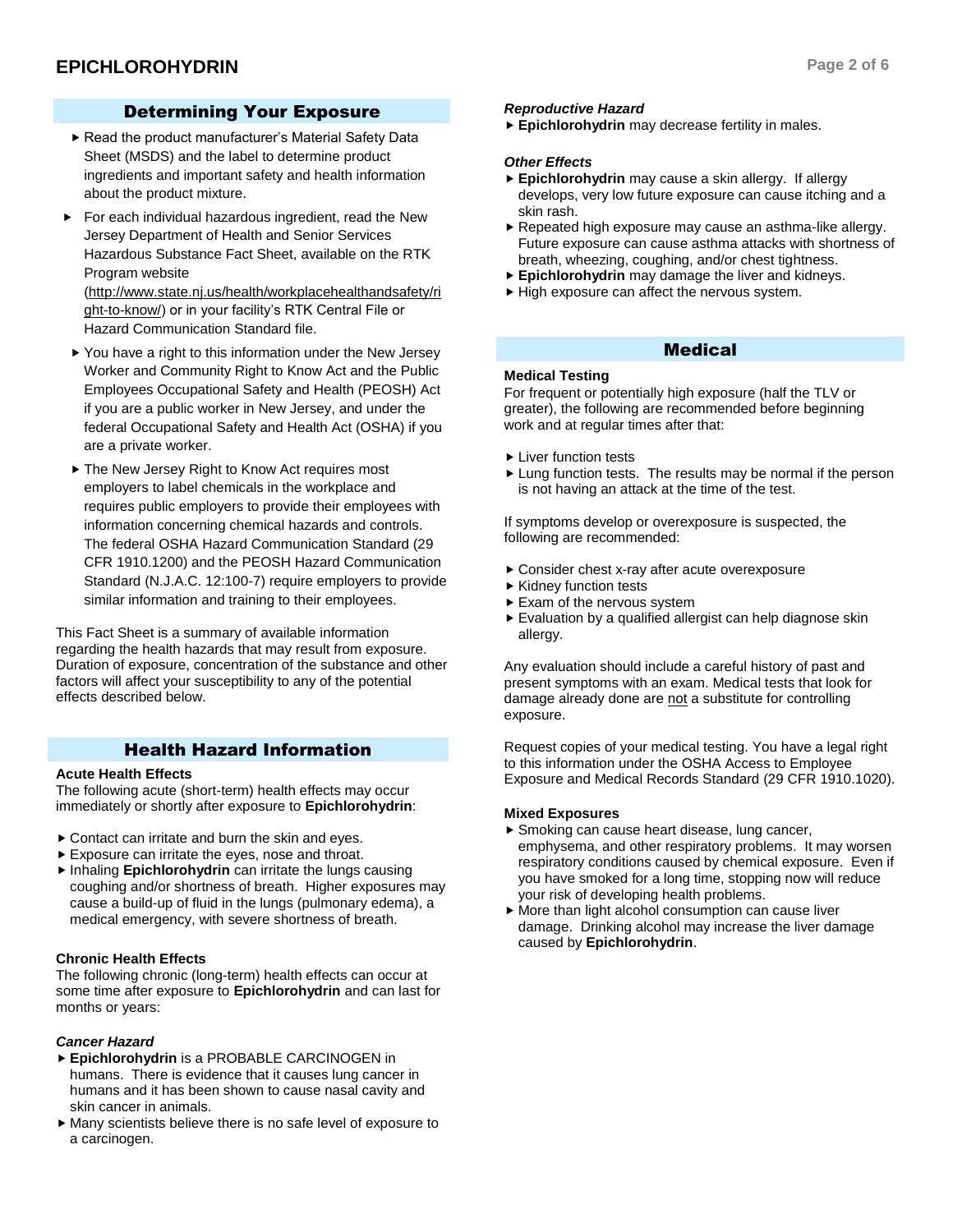## Workplace Controls and Practices

Very toxic chemicals, or those that are reproductive hazards or sensitizers, require expert advice on control measures if a less toxic chemical cannot be substituted. Control measures include: (1) enclosing chemical processes for severely irritating and corrosive chemicals, (2) using local exhaust ventilation for chemicals that may be harmful with a single exposure, and (3) using general ventilation to control exposures to skin and eye irritants. For further information on workplace controls, consult the NIOSH document on Control Banding a[t www.cdc.gov/niosh/topics/ctrlbanding/.](http://www.cdc.gov/niosh/topics/ctrlbanding/)

The following work practices are also recommended:

- Label process containers.
- $\blacktriangleright$  Provide employees with hazard information and training.
- Monitor airborne chemical concentrations.
- Use engineering controls if concentrations exceed recommended exposure levels.
- ▶ Provide eye wash fountains and emergency showers.
- Wash or shower if skin comes in contact with a hazardous material.
- Always wash at the end of the workshift.
- ▶ Change into clean clothing if clothing becomes contaminated.
- ▶ Do not take contaminated clothing home.
- ▶ Get special training to wash contaminated clothing.
- ▶ Do not eat, smoke, or drink in areas where chemicals are being handled, processed or stored.
- Wash hands carefully before eating, smoking, drinking, applying cosmetics or using the toilet.

In addition, the following may be useful or required:

- Before entering a confined space where **Epichlorohydrin** may be present, check to make sure that an explosive concentration does not exist.
- Where possible, transfer **Epichlorohydrin** from drums or other containers to process containers in an enclosed system.

## Personal Protective Equipment

The OSHA Personal Protective Equipment Standard (29 CFR 1910.132) requires employers to determine the appropriate personal protective equipment for each hazard and to train employees on how and when to use protective equipment.

The following recommendations are only guidelines and may not apply to every situation.

### **Gloves and Clothing**

- Avoid skin contact with **Epichlorohydrin**. Wear personal protective equipment made from material which can not be permeated or degraded by this substance. Safety equipment suppliers and manufacturers can provide recommendations on the most protective glove and clothing material for your operation.
- The recommended glove materials for **Epichlorohydrin** are Butyl, Viton and Barrier®.
- $\blacktriangleright$  The recommended protective clothing materials for **Epichlorohydrin** are Tychem® BR, CSM and TK; and Trellchem® HPS and VPS, or the equivalent.

 All protective clothing (suits, gloves, footwear, headgear) should be clean, available each day, and put on before work.

#### **Eye Protection**

- ▶ Wear indirect-vent, impact and splash resistant goggles when working with liquids.
- Wear a face shield along with goggles when working with corrosive, highly irritating or toxic substances.
- Do not wear contact lenses when working with this substance.

### **Respiratory Protection**

*Improper use of respirators is dangerous.* Respirators should only be used if the employer has implemented a written program that takes into account workplace conditions, requirements for worker training, respirator fit testing, and medical exams, as described in the OSHA Respiratory Protection Standard (29 CFR 1910.134).

- Where the potential exists for exposure over **0.5 ppm**, use a NIOSH approved supplied-air respirator with a full facepiece operated in a pressure-demand or other positive-pressure mode. For increased protection use in combination with an auxiliary self-contained breathing apparatus or an emergency escape air cylinder.
- Exposure to **75 ppm** is immediately dangerous to life and health. If the possibility of exposure above **75 ppm** exists, use a NIOSH approved self-contained breathing apparatus with a full facepiece operated in a pressure-demand or other positive-pressure mode equipped with an emergency escape air cylinder.

## Fire Hazards

If employees are expected to fight fires, they must be trained and equipped as stated in the OSHA Fire Brigades Standard (29 CFR 1910.156).

- **Epichlorohydrin** is a FLAMMABLE and REACTIVE LIQUID that can polymerize violently when exposed to HEAT.
- ▶ Use dry chemical, CO<sub>2</sub>, water spray or alcohol-resistant foam as extinguishing agents.
- POISONOUS GASES ARE PRODUCED IN FIRE, including *Hydrogen Chloride* and *Phosgene*.
- CONTAINERS MAY EXPLODE IN FIRE.
- Use water spray to keep fire-exposed containers cool.
- Vapor is heavier than air and may travel a distance to cause a fire or explosion far from the source or flash back.
- **Epichlorohydrin** may form an ignitable vapor/air mixture in closed tanks or containers.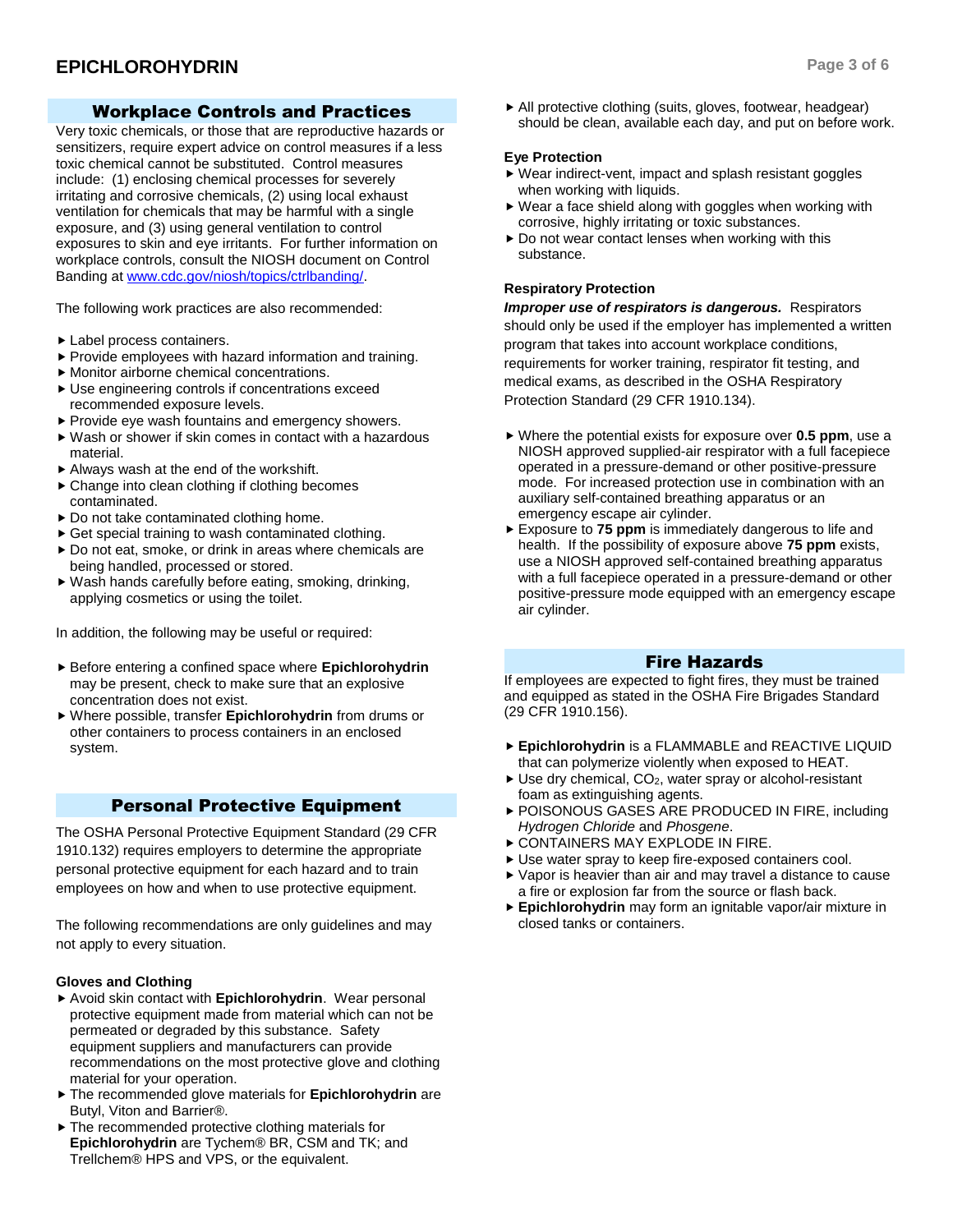If employees are required to clean-up spills, they must be properly trained and equipped. The OSHA Hazardous Waste Operations and Emergency Response Standard (29 CFR 1910.120) may apply.

If **Epichlorohydrin** is spilled or leaked, take the following steps:

- Evacuate personnel and secure and control entrance to the area.
- Eliminate all ignition sources.
- ▶ Absorb liquids in dry sand, earth, or a similar material and place into sealed containers for disposal.
- Ventilate area of spill or leak.
- Keep **Epichlorohydrin** out of confined spaces, such as sewers, because of the possibility of an explosion.
- ▶ DO NOT wash into sewer.
- $\blacktriangleright$  It may be necessary to contain and dispose of **Epichlorohydrin** as a HAZARDOUS WASTE. Contact your state Department of Environmental Protection (DEP) or your regional office of the federal Environmental Protection Agency (EPA) for specific recommendations.

## Handling and Storage

Prior to working with **Epichlorohydrin** you should be trained on its proper handling and storage.

- **Epichlorohydrin** can react with HEAT; STRONG ACIDS (such as HYDROCHLORIC, SULFURIC and NITRIC); and STRONG BASES (such as SODIUM HYDROXIDE and POTASSIUM HYDROXIDE) to cause violent and uncontrollable polymerization.
- **Epichlorohydrin** may react violently or explosively with OXIDIZING AGENTS (such as PERCHLORATES, PEROXIDES, PERMANGANATES, CHLORATES, NITRATES, CHLORINE, BROMINE and FLUORINE); ALCOHOLS; AMINES (especially ANILINE and ETHYLENE DIAMINE); ALUMINUM; ZINC; METAL SALTS (such as IRON and ALUMINUM CHLORIDE); PHENOLS; POTASSIUM TERT-BUTOXIDE; and WATER.
- **Epichlorohydrin** will react with TRICHLOROETHYLENE to form explosive *Dichloroacetylene*.
- Store in tightly closed containers in a cool, well-ventilated area away from MOISTURE and HEAT.
- Sources of ignition, such as smoking and open flames, are prohibited where **Epichlorohydrin** is used, handled, or stored.
- Metal containers involving the transfer of **Epichlorohydrin** should be grounded and bonded.
- ▶ Use explosion-proof electrical equipment and fittings wherever **Epichlorohydrin** is used, handled, manufactured, or stored.
- Use only non-sparking tools and equipment, especially when opening and closing containers of **Epichlorohydrin**.

## Occupational Health Information Resources

The New Jersey Department of Health and Senior Services, Occupational Health Service, offers multiple services in occupational health. These services include providing informational resources, educational materials, public presentations, and industrial hygiene and medical investigations and evaluations.

#### **For more information, please contact:**

New Jersey Department of Health & Senior Services Right to Know Program PO Box 368 Trenton, NJ 08625-0368 Phone: 609-984-2202 Fax: 609-984-7407 E-mail: rtk@doh.nj.gov Web address: http://www.state.nj.us/health/workplacehealthandsafety/ right-to-know/

*The Right to Know Hazardous Substance Fact Sheets are not intended to be copied and sold for commercial purposes.*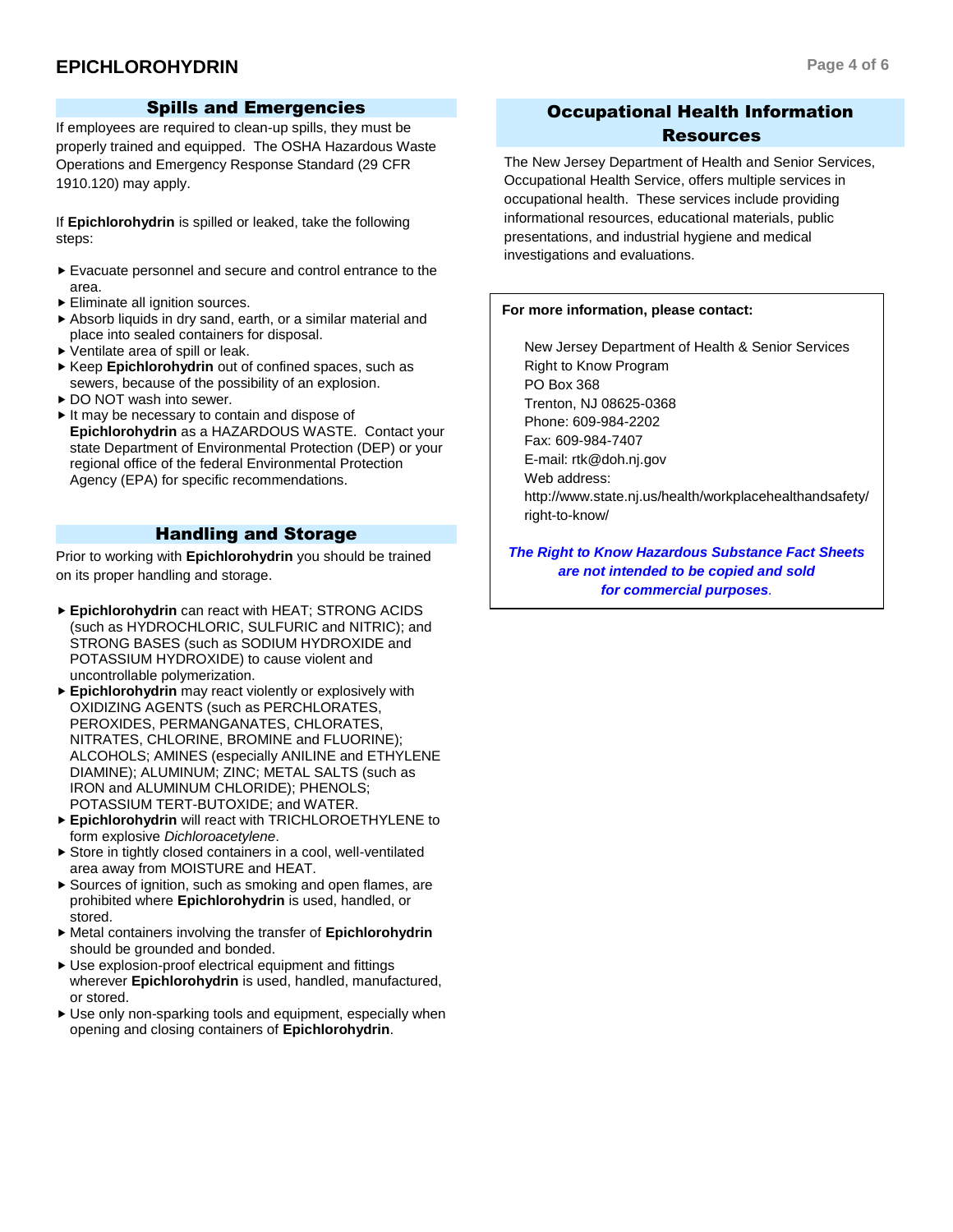## **EPICHLOROHYDRIN Page 5 of 6**

#### **GLOSSARY**

**ACGIH** is the American Conference of Governmental Industrial Hygienists. They publish guidelines called Threshold Limit Values (TLVs) for exposure to workplace chemicals.

**Acute Exposure Guideline Levels** (AEGLs) are established by the EPA. They describe the risk to humans resulting from once-in-a lifetime, or rare, exposure to airborne chemicals.

**Boiling point** is the temperature at which a substance can change its physical state from a liquid to a gas.

A **carcinogen** is a substance that causes cancer.

The **CAS number** is unique, identifying number, assigned by the Chemical Abstracts Service, to a specific chemical.

**CFR** is the Code of Federal Regulations, which are the regulations of the United States government.

A **combustible** substance is a solid, liquid or gas that will burn.

A **corrosive** substance is a gas, liquid or solid that causes destruction of human skin or severe corrosion of containers.

The **critical temperature** is the temperature above which a gas cannot be liquefied, regardless of the pressure applied.

**DEP** is the New Jersey Department of Environmental Protection.

**DOT** is the Department of Transportation, the federal agency that regulates the transportation of chemicals.

**EPA** is the Environmental Protection Agency, the federal agency responsible for regulating environmental hazards.

**ERG** is the Emergency Response Guidebook. It is a guide for emergency responders for transportation emergencies involving hazardous substances.

**Emergency Response Planning Guideline** (ERPG) values provide estimates of concentration ranges where one reasonably might anticipate observing adverse effects.

A **fetus** is an unborn human or animal.

A **flammable** substance is a solid, liquid, vapor or gas that will ignite easily and burn rapidly.

The **flash point** is the temperature at which a liquid or solid gives off vapor that can form a flammable mixture with air.

**IARC** is the International Agency for Research on Cancer, a scientific group.

**Ionization Potential** is the amount of energy needed to remove an electron from an atom or molecule. It is measured in electron volts.

**IRIS** is the Integrated Risk Information System database on human health effects that may result from exposure to various chemicals, maintained by federal EPA.

**LEL** or **Lower Explosive Limit**, is the lowest concentration of a combustible substance (gas or vapor) in the air capable of continuing an explosion.

**mg/m3** means milligrams of a chemical in a cubic meter of air. It is a measure of concentration (weight/volume).

A **mutagen** is a substance that causes mutations. A **mutation** is a change in the genetic material in a body cell. Mutations can lead to birth defects, miscarriages, or cancer.

**NFPA** is the National Fire Protection Association. It classifies substances according to their fire and explosion hazard.

**NIOSH** is the National Institute for Occupational Safety and Health. It tests equipment, evaluates and approves respirators, conducts studies of workplace hazards, and proposes standards to OSHA.

**NTP** is the National Toxicology Program which tests chemicals and reviews evidence for cancer.

**OSHA** is the federal Occupational Safety and Health Administration, which adopts and enforces health and safety standards.

**PEOSHA** is the New Jersey Public Employees Occupational Safety and Health Act, which adopts and enforces health and safety standards in public workplaces.

**Permeated** is the movement of chemicals through protective materials.

**ppm** means parts of a substance per million parts of air. It is a measure of concentration by volume in air.

**Protective Action Criteria** (PAC) are values established by the Department of Energy and are based on AEGLs and ERPGs. They are used for emergency planning of chemical release events.

A **reactive** substance is a solid, liquid or gas that releases energy under certain conditions.

**STEL** is a Short Term Exposure Limit which is usually a 15 minute exposure that should not be exceeded at any time during a work day.

A **teratogen** is a substance that causes birth defects by damaging the fetus.

**UEL** or **Upper Explosive Limit** is the highest concentration in air above which there is too much fuel (gas or vapor) to begin a reaction or explosion.

**Vapor Density** is the ratio of the weight of a given volume of one gas to the weight of another (usually *Air*), at the same temperature and pressure.

The **vapor pressure** is a force exerted by the vapor in equilibrium with the solid or liquid phase of the same substance. The higher the vapor pressure the higher concentration of the substance in air.